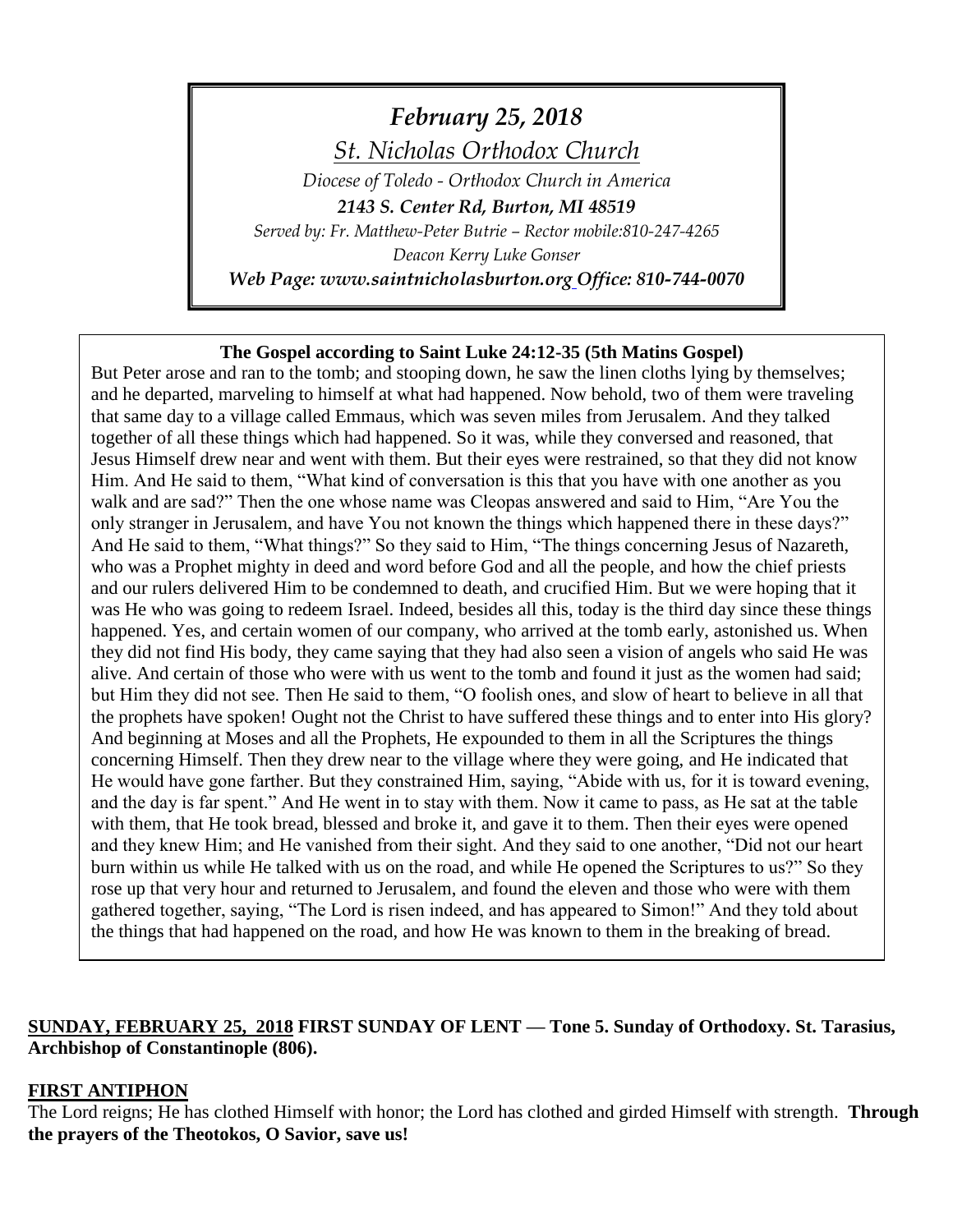For He has established the world, which shall not be moved. **Through the prayers of the Theotokos, O Savior, save us!**

Who shall tell of the mighty acts of the Lord, and cause all His praises to be heard? **Through the prayers of the Theotokos, O Savior, save us!**

Let the redeemed of the Lord say so, whom He has redeemed from the hand of the enemy. **Through the prayers of the Theotokos, O Savior, save us!**

Glory to the Father, and to the Son, and to the Holy Spirit, now and ever and unto ages of ages. Amen. **Through the prayers of the Theotokos, O Savior, save us!**

# **SECOND ANTIPHON**

Let them give thanks to the Lord for His mercies, and for His wonderful works for the sons of men. **O Son of God who arose from the dead, save us who sing to Thee: Alleluia!**

Let them exalt Him in the congregation of the people, and praise Him in the seat of the elders. **O Son of God who arose from the dead, save us who sing to Thee: Alleluia!**

The eyes of the Lord are upon them that fear Him, upon them that hope in His mercy. **O Son of God who arose from the dead, save us who sing to Thee: Alleluia!**

To hear the groaning of those in fetters, to loosen the sons of the slain. **O Son of God who arose from the dead, save us who sing to Thee: Alleluia!**

Glory to the Father and to the Son and to the Holy Spirit, now and ever and unto ages of ages. Amen. Only-begotten Son and immortal Word of God, Who for our salvation didst will to be incarnate of the holy Theotokos and ever-virgin Mary, Who without change became man and wast crucified, Who art one of the Holy Trinity, glorified with the Father and the Holy Spirit: O Christ our God, trampling down death by death, save us!

### **THIRD ANTIPHON**

### **Let the heavens and the earth praise Him.**

**(Tone 2)** We venerate Thy most pure image, O Good One; and ask forgiveness of our transgressions, O Christ our God. Of Thy good will Thou wast pleased to ascend the Cross in the flesh and deliver Thy creatures from bondage to the Enemy. Therefore with thankfulness we cry aloud to Thee: "Thou hast filled all with joy, O our Savior, // for Thou didst come to save the world."

**This is the day the Lord has made; let us rejoice and be glad in it.**

**(Tone 2)** We venerate Thy most pure image, O Good One...

# **O Lord my God, I will give thanks to Thee unto the ages.**

**(Tone 2)** We venerate Thy most pure image, O Good One...

# **TROPARIA**

**(Tone 5)** Let us, the faithful, praise and worship the Word, co-eternal with the Father and the Spirit, born for our salvation from the Virgin; for He willed to be lifted up on the Cross in the flesh, to endure death, and to raise the dead// by His glorious Resurrection.

**(Tone 2)** We venerate Thy most pure image, O Good One; and ask forgiveness of our transgressions, O Christ our God. Of Thy good will Thou wast pleased to ascend the Cross in the flesh and deliver Thy creatures from bondage to the Enemy. Therefore with thankfulness we cry aloud to Thee: "Thou hast filled all with joy, O our Savior, // for Thou didst come to save the world."

**(Tone 4)** In truth you were revealed to your flock as a rule of faith, a model of meekness, and teacher of abstinence, so you won the heights by humility, and riches by poverty, O Holy Father Nicholas, intercede with Christ God to save our souls.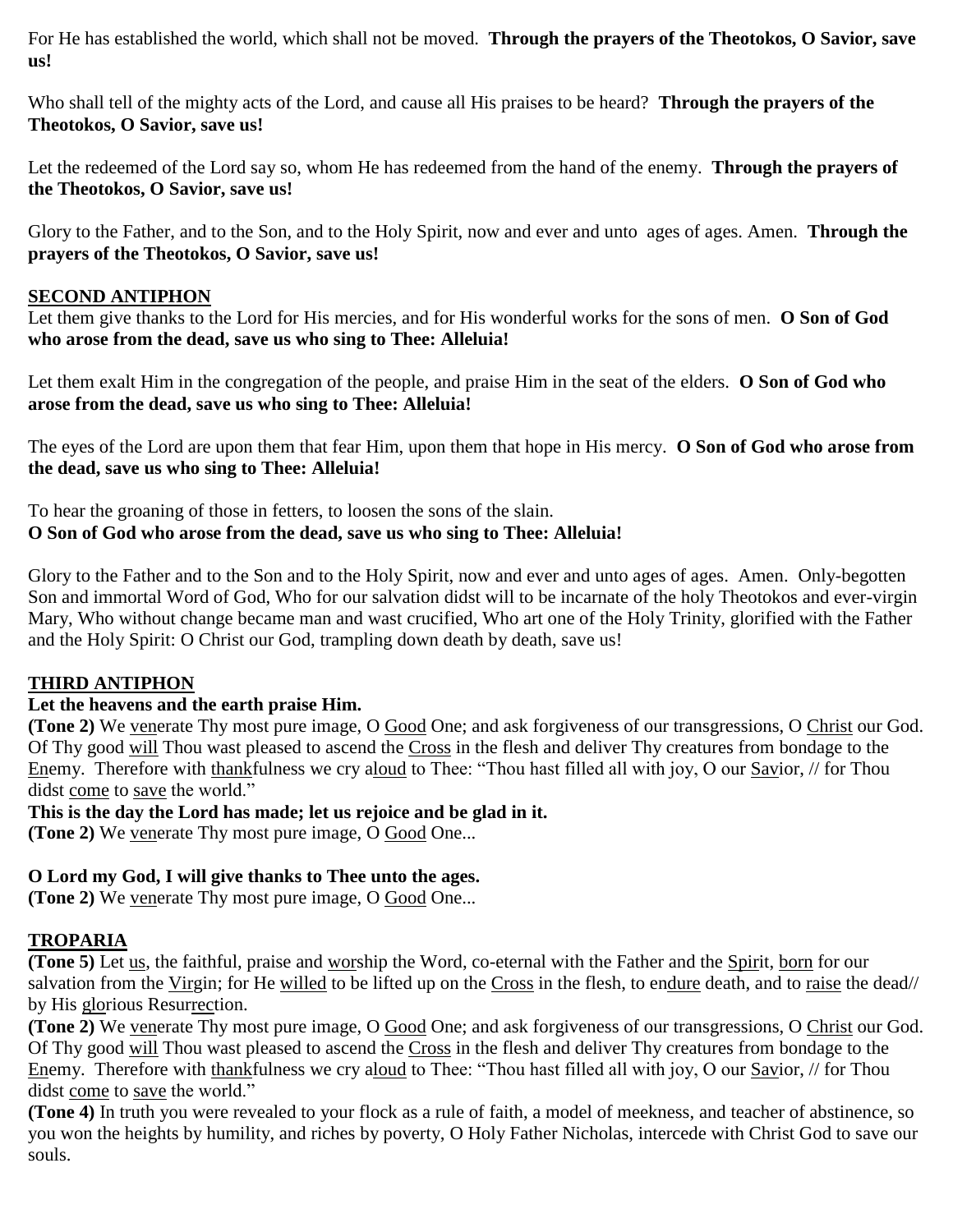# **KONTAKION**

**(Tone 8)** O victorious leader of triumphant hosts! We, your servants, delivered from evil, sing our grateful thanks to you, O Theotokos! As you possess invincible might set us free from ev'ry calamity so that we may sing: Rejoice, O unwedded Bride!

# *The Prokeimenon in the Fourth Tone:* **Blessed art Thou, O Lord God of our Fathers / and praised and glorified is Thy name forever.**

*v.* **For Thou art just in all that Thou hast done for us.**

# **THE READING FROM THE EPISTLE OF THE HOLY APOSTLE PAUL TO THE HEBREWS (11:24-26, 32-**

**12:2)** Brethren: By faith Moses, when he was grown up, refused to be called the son of Pharaoh's daughter, choosing rather to share ill-treatment with the people of God than to enjoy the fleeting pleasures of sin. He considered abuse suffered for the Christ greater wealth than the treasures of Egypt, for he looked to the reward. And what more shall I say? For time would fail me to tell of Gideon, Barak, Samson, Jephthah, of David and Samuel and the prophets -- who through faith conquered kingdoms, enforced justice, received promises, stopped the mouths of lions, quenched raging fire, escaped the edge of the sword, won

strength out of weakness, became mighty in war, put foreign armies to flight. Women received their dead by resurrection. Some were tortured, refusing to accept release that they might rise again to a better life. Others suffered mocking and scourging, and even chains and imprisonment. They were stoned, they were sawn in two, they were killed with the sword; they went about in skins of sheep and goats, destitute, afflicted, ill-treated -- of whom the world was not worthy -- wandering over deserts and mountains, and in dens and caves of the earth. And all these, though well attested by their faith, did not receive what was promised, since God had foreseen something better for us, that apart from us they should not be made perfect. Therefore, since we are surrounded by so great a cloud of witnesses, let us also lay aside every weight, and sin which clings so closely, and let us run with perseverance the race that is set before us, looking to Jesus the pioneer and perfecter of our faith, who for the joy that was set before him endured the cross, despising the shame, and is seated at the right hand of the throne of God.

### *Alleluia, Tone 4*

*v:* **Moses and Aaron were among His priests; Samuel also was among those who called on His Name.** *v:* **They cried to the Lord and He answered them.**

**THE HOLY GOSPEL ACCORDING TO JOHN (1:43-51)** At that time Jesus decided to go to Galilee. And he found Philip and said to him, "Follow me." Now Philip was from Bethsaida, the city of Andrew and Peter. Philip found Nathaniel, and said to him, "We have found him of whom Moses in the law and also the prophets wrote, Jesus of Nazareth, the son of Joseph." Nathaniel said to him, "Can anything good come out of Nazareth?" Philip said to him, "Come and see." Jesus saw Nathaniel coming to him, and said of him, "Behold, an Israelite indeed, in whom is no guile!" Nathaniel said to him, "How do you know me?" Jesus answered him, "Before Philip called you, when you were under the fig tree, I saw you." Nathaniel answered him, "Rabbi, you are the Son of God! You are the King of Israel!" Jesus answered him, "Because I said to you, I saw you under the fig tree, do you believe? You shall see greater things than these." And he said to him, "Truly, truly, I say to you, you will see heaven opened, and the angels of God ascending and descending upon the Son of Man."

**INSTEAD OF "IT IS TRULY MEET ...,":** All of creation rejoices in you, O Full of Grace: the assembly of Angels and the race of men. O sanctified temple and spiritual paradise, the glory of virgins, from whom God was incarnate and became a Child, our God before the ages. He made your body into a throne, and your womb He made more spacious than the heavens. All of creation rejoices in you, O Full of Grace. Glory to you!

**COMMUNION HYMN** Praise the Lord from the heavens, praise Him in the highest! Alleluia! Alleluia! Alleluia!

# *COMMEMORATION OF THE RESTORATION OF THE HOLY ICONS*

*After the Prayer behind the Ambo, the procession begins*: **Choir:** *We venerate Thy most pure image, O Good One, and ask forgiveness of our transgressions, O Christ our God. Of Thy good will Thou wast pleased to ascend the Cross in the flesh, and deliver Thy creatures from bondage to*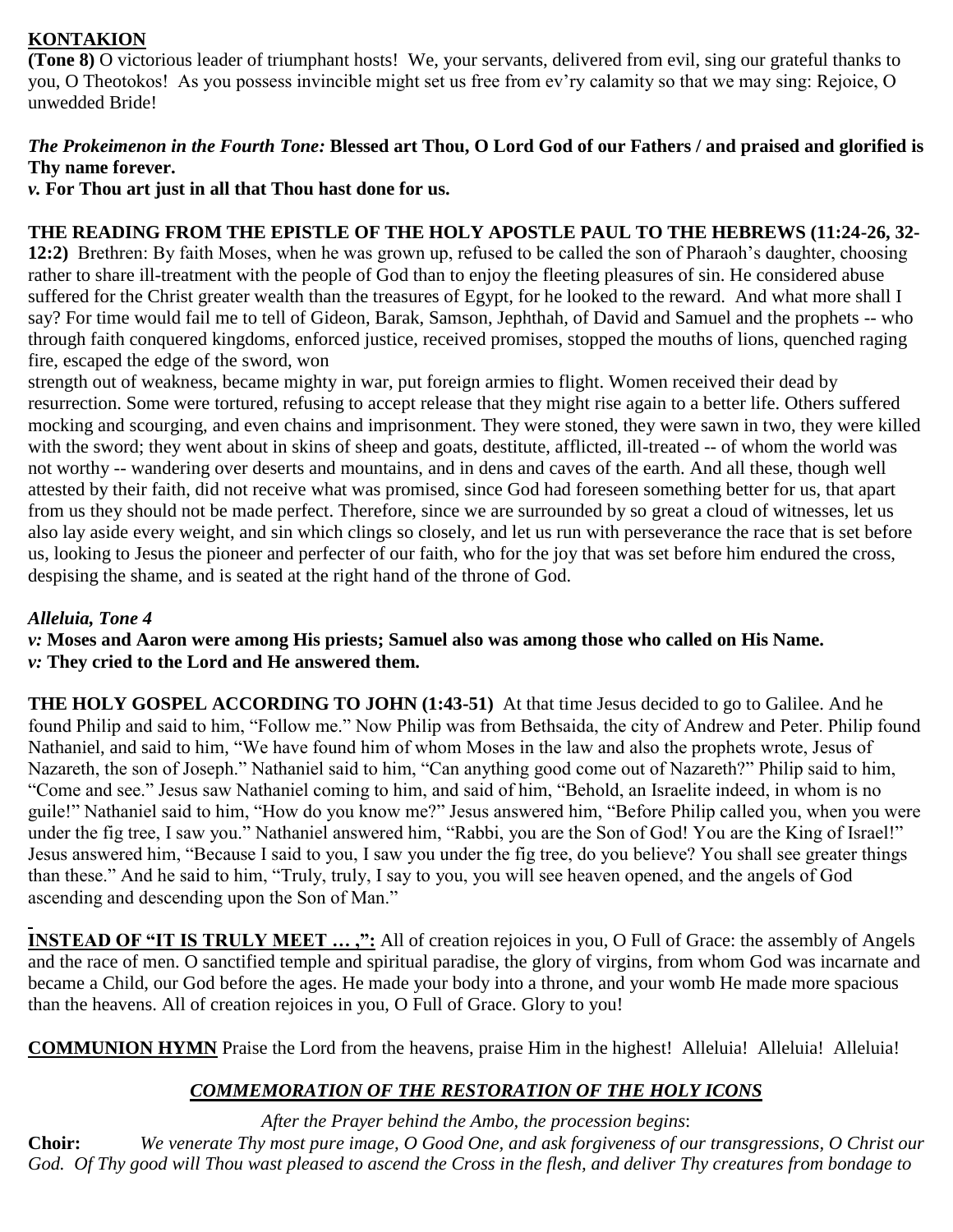*the enemy. Therefore with thankfulness we cry aloud to Thee: Thou hast filled all with joy, O our Savior, for Thou didst come to save the world.*

# *Petitions for the living*:

| Deacon:                        | <i>Petitions for the living:</i><br>Have mercy on us, O God, according to Thy great mercy, we pray Thee, hearken and have mercy.                                                                                                                                                                                                                                                        |  |  |
|--------------------------------|-----------------------------------------------------------------------------------------------------------------------------------------------------------------------------------------------------------------------------------------------------------------------------------------------------------------------------------------------------------------------------------------|--|--|
| <b>Choir:</b>                  | Lord, have mercy. Lord, have mercy. Lord, have mercy.                                                                                                                                                                                                                                                                                                                                   |  |  |
| Deacon:<br>brethren in Christ. | Again we pray for our father and Bishop _____, for priests, deacons, and all other clergy, and for all our                                                                                                                                                                                                                                                                              |  |  |
| Choir:                         | Lord, have mercy. Lord, have mercy. Lord, have mercy.                                                                                                                                                                                                                                                                                                                                   |  |  |
| Deacon:<br>Choir:              | Again we pray for all pious and Orthodox Christians.<br>Lord, have mercy. Lord, have mercy. Lord, have mercy.                                                                                                                                                                                                                                                                           |  |  |
| <b>Priest:</b>                 | For Thou art a merciful God, and the Lover of Mankind, and unto Thee do we send up glory: to the<br>Father, and to the Son, and to the Holy Spirit, now and ever and unto ages of ages.                                                                                                                                                                                                 |  |  |
| Choir:<br><b>Choir:</b>        | Amen.<br>We venerate Thy most pure image                                                                                                                                                                                                                                                                                                                                                |  |  |
| Deacon:<br>Choir:              | Petitions for those who have reposed in the faith:<br>Have mercy on us, O God, according to Thy great mercy, we pray Thee, hearken and have mercy.<br>Lord, have mercy. Lord, have mercy. Lord, have mercy.                                                                                                                                                                             |  |  |
| Deacon:<br>Choir:              | Let us pray for blessed, ever-memorable and pious rulers, Orthodox patriarchs, bishops, and for all our<br>fathers, mothers, brothers, and sisters who have fallen asleep in the Lord.<br>Memory eternal! Memory eternal! Memory eternal!                                                                                                                                               |  |  |
| <b>Priest:</b><br>Choir:       | For Thou art the Resurrection, the Life, and the Repose of Thy servants who are fallen asleep, O Christ<br>our God, and unto Thee do we send up glory, together with Thy Father Who is without beginning, and<br>Thy Most-Holy, Good, and Life-giving Spirit, now and ever and unto ages of ages.<br>Amen.                                                                              |  |  |
| <b>Choir:</b>                  | We venerate Thy most pure image                                                                                                                                                                                                                                                                                                                                                         |  |  |
| Deacon:<br>Choir:              | Petitions for the community:<br>Have mercy on us, O God, according to Thy great mercy, we pray Thee, hearken and have mercy.<br>Lord, have mercy. Lord, have mercy. Lord, have mercy.                                                                                                                                                                                                   |  |  |
| Deacon:<br><i>Choir:</i>       | Again we pray for this city, for mercy, life, peace, health, salvation, and visitation for the builders and<br>benefactors of our holy temple, for all those gathered here and for all the inhabitants of this city, and for<br>all pious and Orthodox Christians who dwell and are to be found here and throughout the world.<br>Lord, have mercy. Lord, have mercy. Lord, have mercy. |  |  |
| Deacon:                        | Again we pray for those who bring offerings and do good works in this holy and all-venerable temple;<br>for those who labor and those who sing, and for all the people here present, who await of Thee great and<br>rich mercy.                                                                                                                                                         |  |  |
| Choir:                         | Lord, have mercy. Lord, have mercy. Lord, have mercy.                                                                                                                                                                                                                                                                                                                                   |  |  |

*Priest:* Thou art a merciful God and the Lover of mankind, and to Thee do we send up glory: to the Father and to the Son, and to the Holy Spirit, now and ever and unto ages of ages.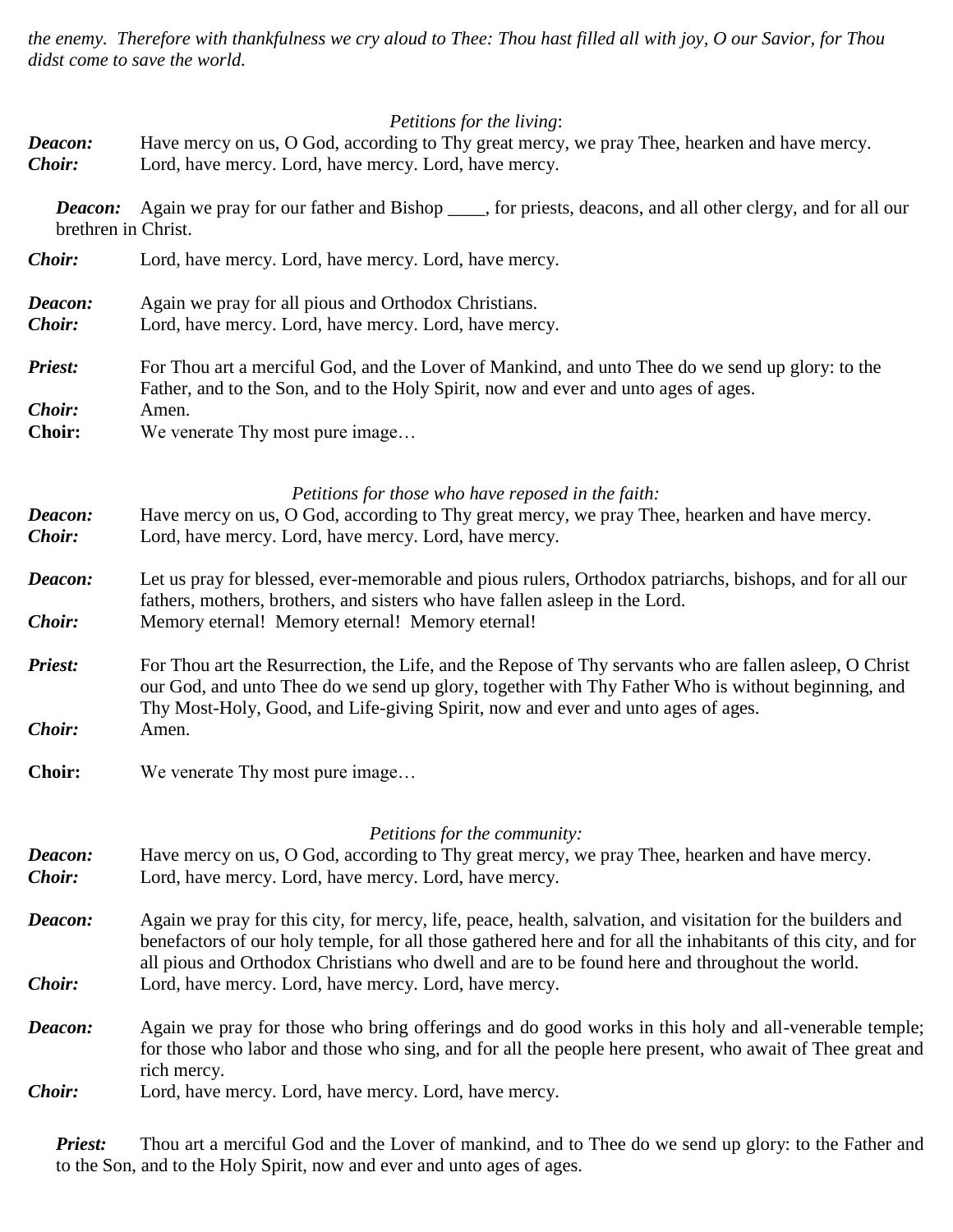| <b>Choir:</b>            | Amen.                                                                                                                                                                                                                                                                                                                                                                                                                                                                                    |  |  |
|--------------------------|------------------------------------------------------------------------------------------------------------------------------------------------------------------------------------------------------------------------------------------------------------------------------------------------------------------------------------------------------------------------------------------------------------------------------------------------------------------------------------------|--|--|
| <b>Choir:</b>            | We venerate Thy most pure image                                                                                                                                                                                                                                                                                                                                                                                                                                                          |  |  |
|                          | Petitions for the world:                                                                                                                                                                                                                                                                                                                                                                                                                                                                 |  |  |
| Deacon:<br><b>Choir:</b> | Have mercy on us, O God, according to Thy great mercy, we pray Thee, hearken and have mercy.<br>Lord, have mercy. Lord, have mercy. Lord, have mercy.                                                                                                                                                                                                                                                                                                                                    |  |  |
| Deacon:<br><b>Choir:</b> | Again we pray for the President of our country, for all civil authorities and the armed forces.<br>Lord, have mercy. Lord, have mercy. Lord, have mercy.                                                                                                                                                                                                                                                                                                                                 |  |  |
| Deacon:<br><b>Choir:</b> | Again we pray for the protection of this holy church and that this town and every city and country be<br>preserved from famine, pestilence, earthquake, flood, fire, the sword, invasion, and civil war; that our<br>good and compassionate God may be gracious and favorable, that He may turn away all the wrath stirred<br>up against us, and deliver us from His righteous anger which hangs over us, and have mercy on us.<br>Lord, have mercy. Lord, have mercy. Lord, have mercy. |  |  |
| Deacon:<br><b>Choir:</b> | May the Lord God hear the voice of our supplication, sinners that we are, and be merciful with us.<br>Lord, have mercy. Lord, have mercy. Lord, have mercy.                                                                                                                                                                                                                                                                                                                              |  |  |
| Priest:                  | Hear us, O God our Savior, Hope of all bounds of the earth and of those far away at sea, and graciously<br>be merciful to us in our sinfulness and forgive us; for Thou art a merciful God and lovest mankind, and<br>we give praise to Thee, Father, Son, and Holy Spirit, now and ever and unto ages of ages.                                                                                                                                                                          |  |  |
| Choir:                   | Amen.                                                                                                                                                                                                                                                                                                                                                                                                                                                                                    |  |  |

**As the prophets beheld,** 

**as the Apostles have taught, as the Church has received, as the Teachers have declared, as the world has agreed, as Grace has shown forth; as Truth has been revealed, as falsehood has been dissolved, as Wisdom has become manifest, as Christ awarded – thus we declare, thus we assert, thus we preach Christ our true God, and honor His Saints in words, in writings, in thoughts, in sacrifices, in churches, in Holy Icons; on the one hand worshipping and reverencing Christ as God and Lord; and on the other hand honoring the saints as true servants of the same Lord of all and accordingly offering them veneration. This is the Faith of the Apostles, this is the Faith of the Fathers, this is the Faith of the Orthodox, this is the Faith which has established the universe.**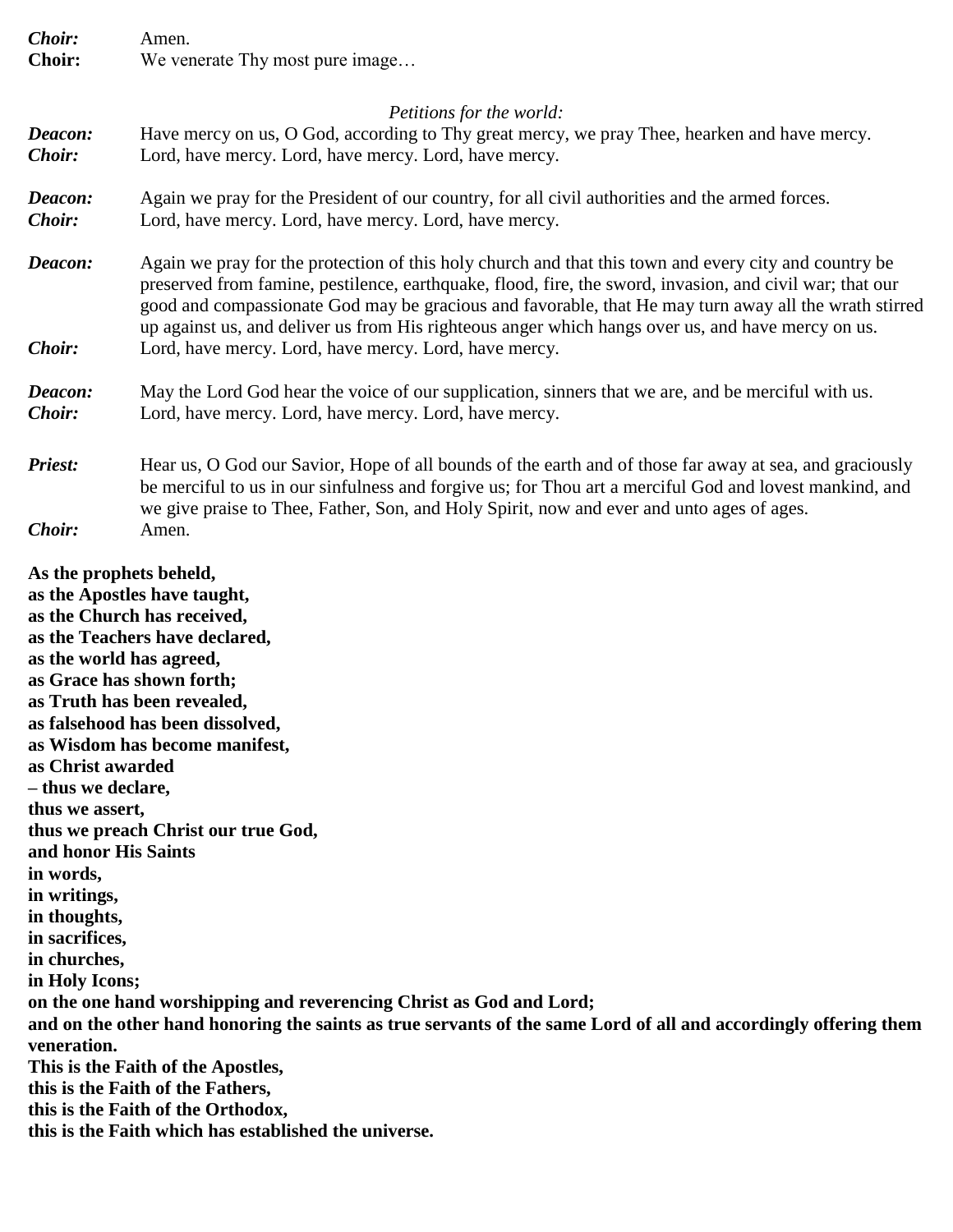#### **These preachers of true piety, we praise as brothers and as those we long to have as our fathers, to the glory and honor of the true Faith for which they struggled, and we say: To the champions of Orthodoxy, pious Emperors, most-holy Patriarchs, Hierarchs, Teachers, Martyrs, and Confessors:** *Choir:* **Memory eternal! Memory eternal! Memory eternal!**

*Priest:* The Holy Trinity has glorified them. By their contests and struggles and teachings for the sake of the true Faith to the point of death, we entreat God that we may be guided and strengthened and beg that we may be shown to be imitators of their inspired way of life until the end, by the mercies and grace of the great and first high-priest, Christ our true God; through the intercessions of our All-glorious Lady, the Theotokos and Ever-Virgin Mary, of the divine Angels, and all the Saints. *People:* Amen.

#### **The Great Prokeimenon – Tone 7**

| <b>Priest:</b>           | Who is so great a God as our God? Thou art the God Who does wonders!                                                                                            |  |
|--------------------------|-----------------------------------------------------------------------------------------------------------------------------------------------------------------|--|
| <b>Choir:</b>            | Who is so great a God as our God? Thou art the God Who does wonders!                                                                                            |  |
| <b>Priest:</b>           | Thou hast made known Thy power among the peoples.                                                                                                               |  |
| <b>Choir:</b>            | Who is so great a God as our God? Thou art the God Who does wonders!                                                                                            |  |
| Priest:<br><b>Choir:</b> | And I said, now have I begun; this is the change of the right hand of the Most High.<br>Who is so great a God as our God? Thou art the God Who does wonders!    |  |
| Priest:<br><b>Choir:</b> | I remembered the works of the Lord; for from the beginning will I remember Thy wonders.<br>Who is so great a God as our God? Thou art the God Who does wonders! |  |
| <b>Priest:</b>           | Who is so great a God as our God?                                                                                                                               |  |
| <b>Choir:</b>            | Thou art the God Who does wonders!                                                                                                                              |  |

#### **THE SUNDAY OF ORTHODOXY—Historical Background**

The Seventh Ecumenical Council dealt predominantly with the controversy regarding icons and their place in Orthodox worship. It was convened in Nicaea in 787 by Empress Irene at the request of Tarasios, Patriarch of Constantinople. The Council was attended by 367 bishops. The council was not immediately accepted and iconoclasm (the breaking of icons) continued for almost another 60 years. A Regional Synod was called in Constantinople in 843. Under Empress Theodora. The veneration of icons was solemnly proclaimed at the Hagia Sophia Cathedral. The Empress, her son Michael III, Patriarch Methodios, and monks and clergy came in procession and restored the icons in their rightful place. The day was called "Triumph of Orthodoxy." Since that time, this event is commemorated yearly with a special service on the first Sunday of Lent, the "Sunday of Orthodoxy". **From www.goarch.org**

## **THE RESPONSE "IT IS MEET AND RIGHT" IN THE ANAPHORA**

**St. Tikhon's Monastery Press recently published the** *Hieratikon,* **the text for the Liturgies of Saint John Chrysostom, St. Basil the Great, and the Presanctified Liturgy of St. Gregory the Dialogos. There is one change in the Liturgy that we will notice as we sing the anaphora. Below is the rationale for the change from the booklet accompanying the** *Hieratikon.* **"It is meet and right [to worship…]**

**We have put the words "to worship the Father and the Son and the Holy Spirit…" in square brackets to indicate that they are a later interpolation. Though a well-established part of Slavic liturgical practice, they obscure the sequence of thought in this dialogue. In the original reading, the singers' and the people's short response "It is meet and right" affirms the priest's bidding to "give thanks unto the Lord." Thus, as St. John Chrysostom explains, when "they assent that 'it is meet and right so to do,' then he (the priest) begins the thanksgiving." (Homily 18 on Second Corinthians) And the priest does so in words that echo and amplify the people's response: "It is meet and right to hymn You, to bless You…"** *Hieratikon, Notes on the Text* **by Hieromonk Herman with contributions from Vitaly Permiakov**

**The anaphora is one prayer, said alternatively by the priest and the people and that unity must be kept. The additional text ("to worship the Father and the Son and the Holy Spirit…") was made to give the priest extra time to say the beginning of the prayer quietly. Now that most priests say this prayer aloud, it is best removed. At St. Nicholas we will sing these few words "It is meet and right" (three in Greek) quickly so the**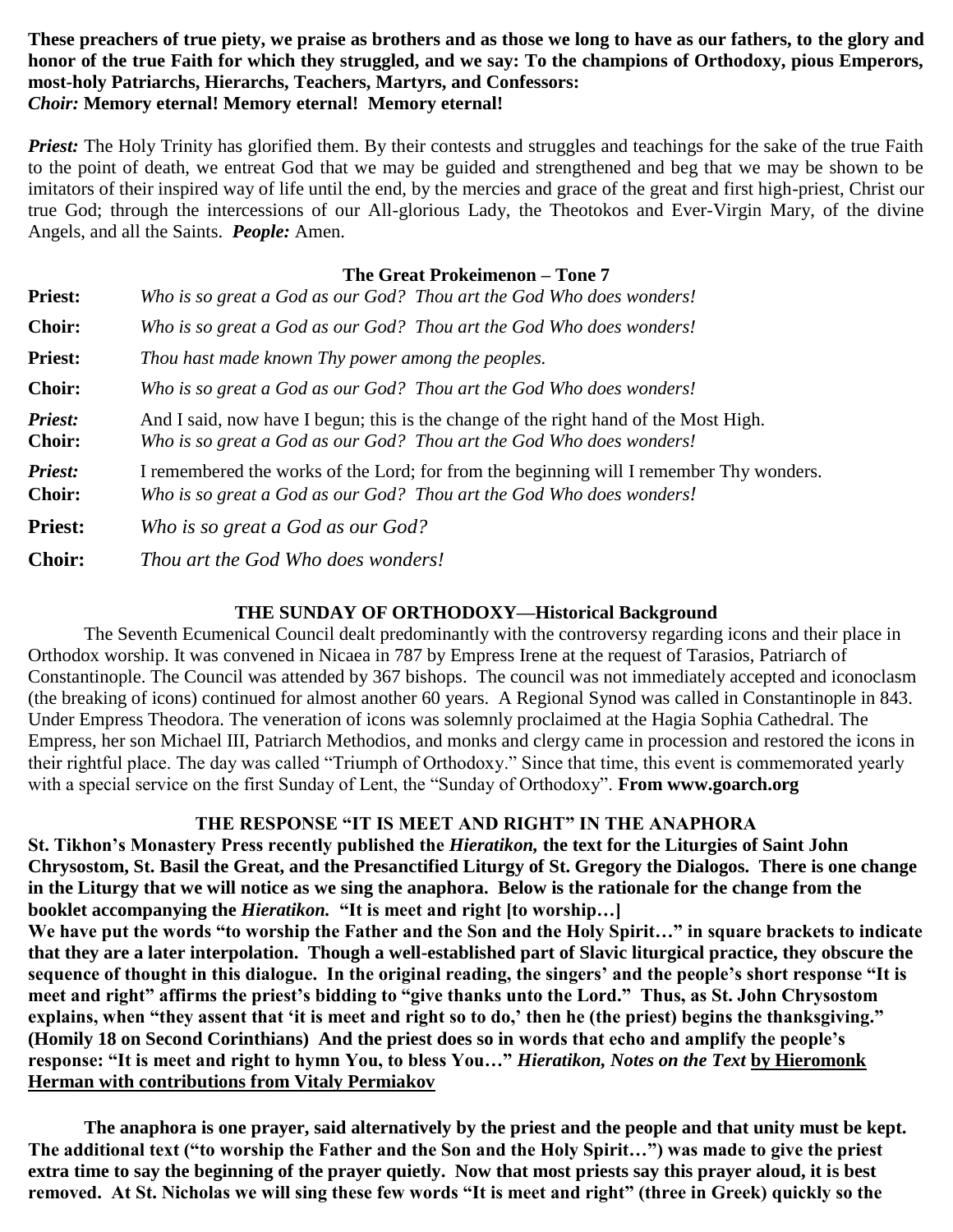**priest can immediately continue and amplify that response with the prayer "It is meet and right to hymn You, to bless You…"**

## February 25, 2018

# ခရွို့က ခရွိက ခရွိက သို့သော သို့သည်။ ခရွိက ခရွိက ခရွိက ခရွိက သို့သည်။ သို့သည်။ ခရွိက ခရွိက ခရွိက

## **CANDLE INTENTIONS FOR THE HEALTH AND BLESSINGS OF**

Fr. Tom, Fr. Dimitri, Fr. Anthony, Reggie, Allen, Deborah, JoAnn, Gloria, Luba, Kosta, Jimmy, Laurie, David, Helen, Anna, Walt, Zina, Vladimir, Nicolai, Dorothy, Michael, Nicolai, Allison, Stojan, Mira, Bosa, Jeanette, Nicholas, Margaret, Joseph, Gladys, Ted, Marlene, my family and friends Joe Tome Special Intention Joe Tome Helen Popoff, Anna Branoff, Patsy Papalazarou Alex & Magda Popoff Tom Branoff, for his birthday Linda Branoff Adelaida, Feodosiy, Oleg, Irina, Nikolay, and Galina Irina Sivergina Birthdays – Stojan (2/20), Mark Liley (2/21), Matushka Lisa (2/20), Mira & Stojan Prusac Rose Goodman (2/22) Emilia, Olesya, Paul, Galyna, Arkadiy, Gerald, Macey, Hunter, Makenzie, Olesya Nwakerendy Anna, Maksim, Raïsa, Dmitriy, Natalia, Yana, Victor, Tatiyana, Yaroslav, Denis, Danyl, Dmitriy

# **CANDLE INTENTIONS FOR BLESSED REPOSE**

Peter Popoff & John Naum **Alex & Magda Popoff** Peter Sutak – Memory eternal! Dorothy Goodman Dimitra Tsotsos – Memory eternal! Dorothy Goodman Vasiliy, Andrey, Galina, Nikolay, and Vitaliy **Irina Sivergina** Irina Sivergina Memory eternal for Peter Sutak & Mitra Tsotsos Helen Ethington Terry Karayanis – Memory eternal! (1 year) Alex Karayanis & Children



**WELCOME** to all our friends and visitors. Please join us in our fellowship hall following the veneration of the cross.

**COFFEE HOUR** Volunteers are needed to help serve coffee and bagels for the month of March. Please see the sign-up sheet outside of the kitchen. Call or email the parish office as well as signing up, if you'd like to sponsor the bagels and/or coffee.

# **OUR CHARITY MINISTRIES**

**HOPE IN A BOX** is collecting Baby Items, Wipes & Formula for the month of March. Place the items in the blue box in the hall. Catholic Charities Community Closet will distribute the items.

**FOOD DRIVE** Place non-perishable food items in the other blue box in the hall

# **PAN-ORTHODOX LENTEN RETREAT – SATURDAY, MARCH 3 AT ST GEORGE**

Fr. Josiah Trenham will present "Healing our Diseases: The Church as a Spiritual Hospital." **RSVP by calling 810- 732-0720 or email [stgeorgeflint@gmail.com](mailto:stgeorgeflint@gmail.com) by February 28.** Fliers in the hall have details on Fr. Josiah and the timeline of the retreat.